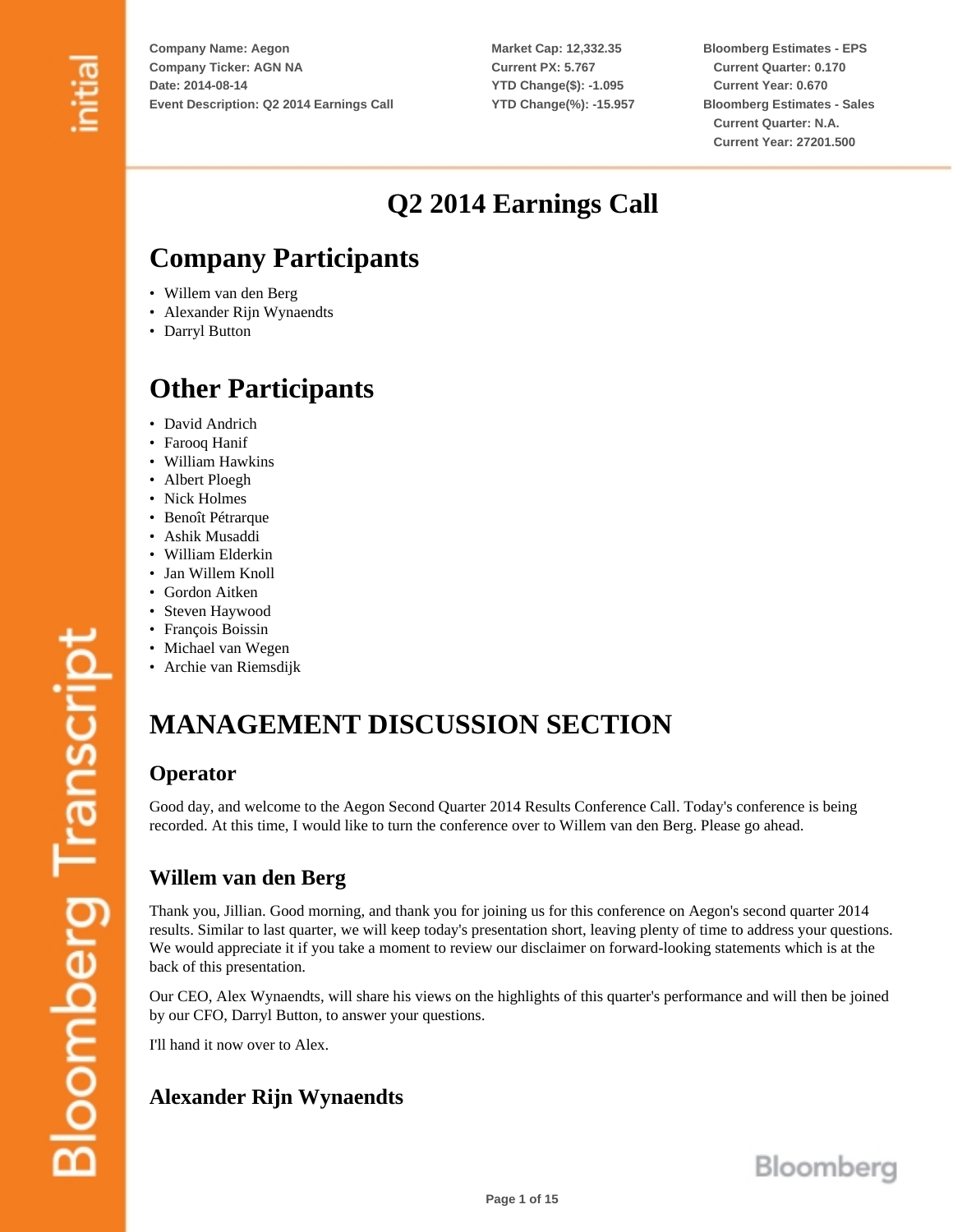**Market Cap: 12,332.35 Current PX: 5.767 YTD Change(\$): -1.095 YTD Change(%): -15.957** **Bloomberg Estimates - EPS Current Quarter: 0.170 Current Year: 0.670 Bloomberg Estimates - Sales Current Quarter: N.A. Current Year: 27201.500**

Thank you, Willem, and good morning to everyone. I'm pleased to start this call by saying that we have again delivered a strong set of results, maintaining the positive momentum of the previous quarters. The 7% decrease in our underlying earnings have been driven primarily by three sectors, solar growth of our business, improved operation performance and higher equity markets. These drivers were partially offset by lower U.S. dollar and unfavorable mortality in the U.S., largely related to lower than expected reinsurance recoveries. The impact of continued low interest rate has been modest and in line with the sensitivities we have provided.

I'd also like to mention here that we will update our mortality assumptions in the U.S. as part of our annual assumption with you during the quarter. This includes supplementing our own emerging mortality experience with the results of recent old-age industry studies which is expected to result in somewhat more conservative mortality assumptions.

Sales in MCVNB were also very strong, and our return on equity for the quarter increased to 8.8%. And the real highlight this quarter is our strong net deposits, which increased 75% to €6 billion and helped grow our total revenue, generating investments to over €500 billion for the first time in Aegon's history.

Now, turning to slide 3. And as you can see on slides 3 and 4, our strong performance is the result of continued profitable sales growth. This, together with both of the equity markets, has led to higher asset balances and higher earnings. Asset growth was especially strong in our U.S. variable annuity business and our pension business. Once again, we've seen very strong variable annuity deposits with gross deposits of \$2.5 billion and net deposits of over \$1.3 billion. And we continued to achieve very attractive returns.

Deposits in our U.S. pension business was exceptionally strong with gross deposits of over \$8 billion and net deposit of almost \$4 billion. This is mainly due to larger-than-normal plan takeovers and extends a trend of growing balances driven by initiatives to increase employee awareness and employee participation.

In 2003, we started to make sizeable investments in technology in our pension business, and the aim then was to build a scalable platform from which we could grow and improve service levels. The results of our commitment to investing in technology can be seen both in terms of strong earnings and asset growth now at more than \$135 billion.

And turning to slide 5, the investments we continue to make throughout the company are being made over the same objective, and that is to grow the business in a sustainable way. The required investments are made possible by continued cost reductions. We're creating space to invest in new capabilities as can be seen very clearly on this slide.

Let me share a few examples. Our direct-to-consumer proposition in the UK, Retiready, is gaining popularity and is supporting the asset growth we are seeing on our platform which now stands at nearly  $\pounds 2$  billion. In the Netherlands, 400,000 customers are already using our new online portal, Mijn Aegon. And in the U.S., the number of retirement customers that have used our new retirement outlook estimator quickly is approaching 1 million. And we continue to press forward with new initiatives in many of other key markets.

Turning to slide 6 where I'd like to update you on a number of capital-related results. Operational free cash flows this quarter were €370 million. Market impacts, mainly lower interest rate, had a negative impact on cash flows of approximately €25 million. And one-time items had a positive effect of approximately €75 million. The benefit from the redundant reserves financing solution in the U.S. was partially offset by some asset derisking in the UK in preparation for Solvency II and model updates in the Netherlands. We will implement further model updates in the third quarter of this year. Based on the strong capital position and year-to-date cash flows, we will pay interim dividends of €0.11 per share. This represents approximately 50% of the free cash flow.

As you can see on the final slide, 7, we continue to execute successfully our strategy. And today, I'm also pleased to announce that we expanded our partnership in Spain with Banco Santander into Portugal. This is a new market for us. We have now signed a 25-year agreement to distribute life and protection insurance products to over 2 million new customers of Banco Santander in Portugal.

So, in summary, we are proud of we're achieving by executing on our strategy, and this is reflected in a strong set of results. We're growing sustainably in our key markets. Our earnings are up, and we have record revenue-generating assets of over €5 billion. And we are achieving all of these in spite of the persistently low interest rate environment.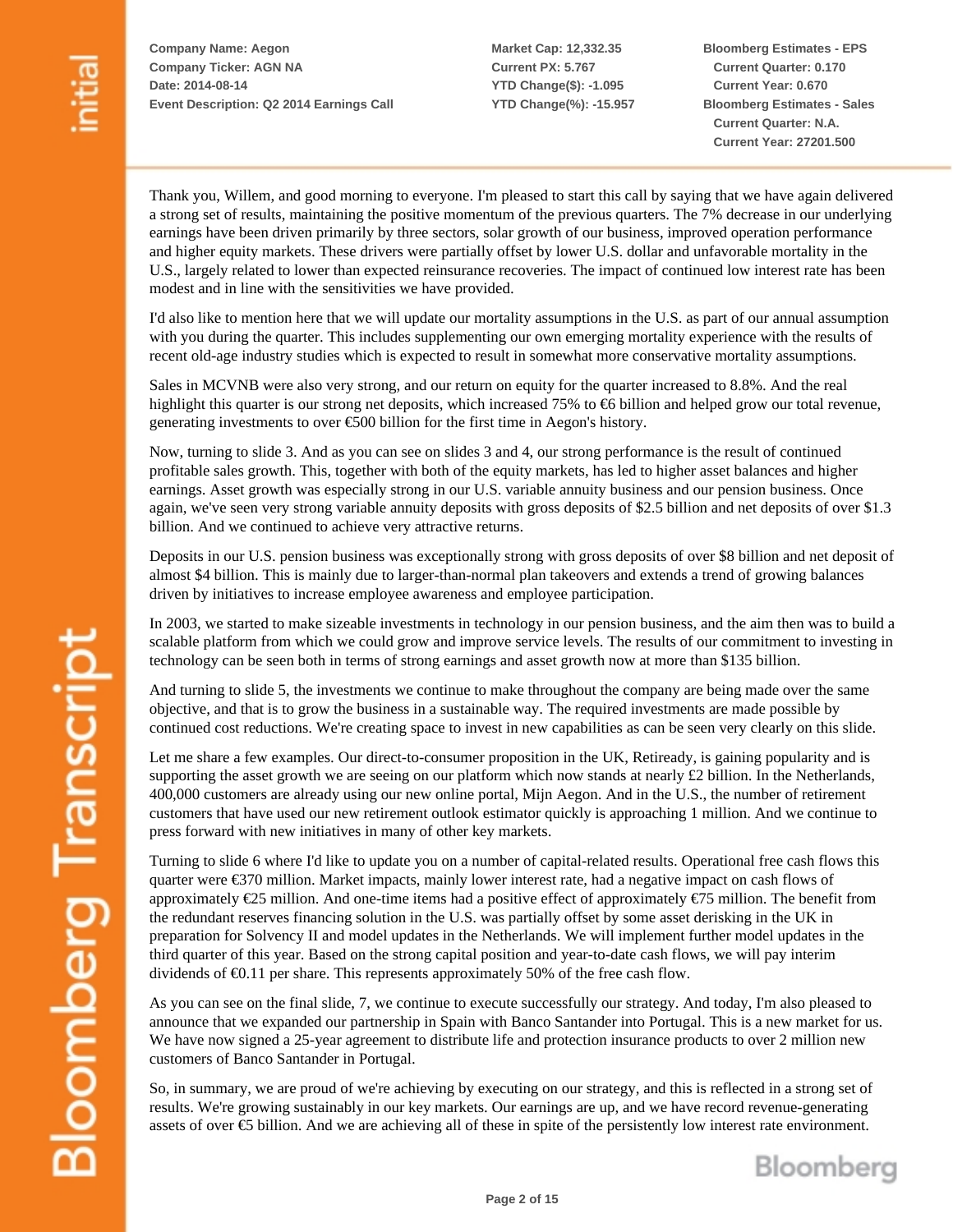**Market Cap: 12,332.35 Current PX: 5.767 YTD Change(\$): -1.095 YTD Change(%): -15.957** **Bloomberg Estimates - EPS Current Quarter: 0.170 Current Year: 0.670 Bloomberg Estimates - Sales Current Quarter: N.A. Current Year: 27201.500**

These are exciting times for Aegon as we are well positioned for future challenges and well positioned to take advantage of the many opportunities we see across our businesses.

Darryl and I are now happy to take your questions. Thank you.

# **Q&A**

# **Operator**

We will now take questions from analysis (sic) [analysts] (06:56) and investors first. [Operator Instructions] We will now take our first question from David Andrich from Morgan Stanley. Please go ahead.

**<Q - David Andrich>**: Hi. Good morning. Thank you for taking my questions. Just on the U.S. mortality experience, I just wonder maybe if you could quantify a little bit what the drag on earnings has been in the past few quarters just to give an idea if there's any potential uplift for earnings once the additional [indiscernible] (07:43) have been made.

And maybe could you also quantify or maybe if you could give a little bit of guidance on what the potential impact is in terms of that quantum. Thank you.

**<A - Darryl Button>**: Yeah. Hi, David, it's Darryl. Let me jump in with that. As you know, we've been doing a lot of analysis on our mortality the last few quarters. I can – as I look back at the first quarter and here in the second quarter, we're really seeing what I would say would be more random fluctuations, and in first quarter in particular, a lot of the seasonal effect that we normally see. Here in the second quarter, it was lower than expectations but mostly driven by really reinsurance recoveries were lower than expected. However, in that process, we have identified the trend. It's a smaller trend, but it's in the old age part of our market, of our experience. So, I would call that 85, 90-plus.

And there's some recent industry experience out there through a new Tillinghast study that we're looking at carefully there as well. So the actual experience has been small, but in terms of what we see in the older age market combined with the new, I would say, emerging experience, particularly coming from the new industry table, that's an area where I can already look forward to seeing us making some assumption changes in the third quarter.

**<Q - David Andrich>**: And just any guidance on kind of the quantum or the size of those impacts?

**<A - Darryl Button>**: Now, we're still – it's our third quarter process and so that's where we do our normal assumption updates. So, we're working through the actual modeling, the reserve and DAC modeling now. What I do have sightline on is the direction of the assumption, and then we will be making changes to the more conservative assumptions in the third quarter. Unfortunately, I can't really size it at this point.

**<Q - David Andrich>**: Okay. Thank you very much.

# **Operator**

We will now take our next question from Farooq Hanif from Citigroup. Please go ahead.

**<Q - Farooq Hanif>**: Hi, everybody. I hope you can hear me clearly. I've just – I just wanted to ask a couple of questions on your free cash flow and dividends. I think I'm just about understanding how interest rates affect your earnings. You're looking at the delta between the recovery you're assuming in your DAC of future yields and kind of the pathway that you're going through. But on cash, you had a  $E25$  million market impact from the low interest rates in the Americas. Can you explain what the sort of direct statutory driver is there that's hitting that and then how we can think about the sensitivity going forward if one day we saw a more positive yield curve environment? That's meant to be question one.

Question two is you've mentioned here a 50% dividend payout of free cash flow which am I right to think it's your first time you've shown that kind of ratio in the presentation? I don't know if it is. But if so, I mean is this kind of the right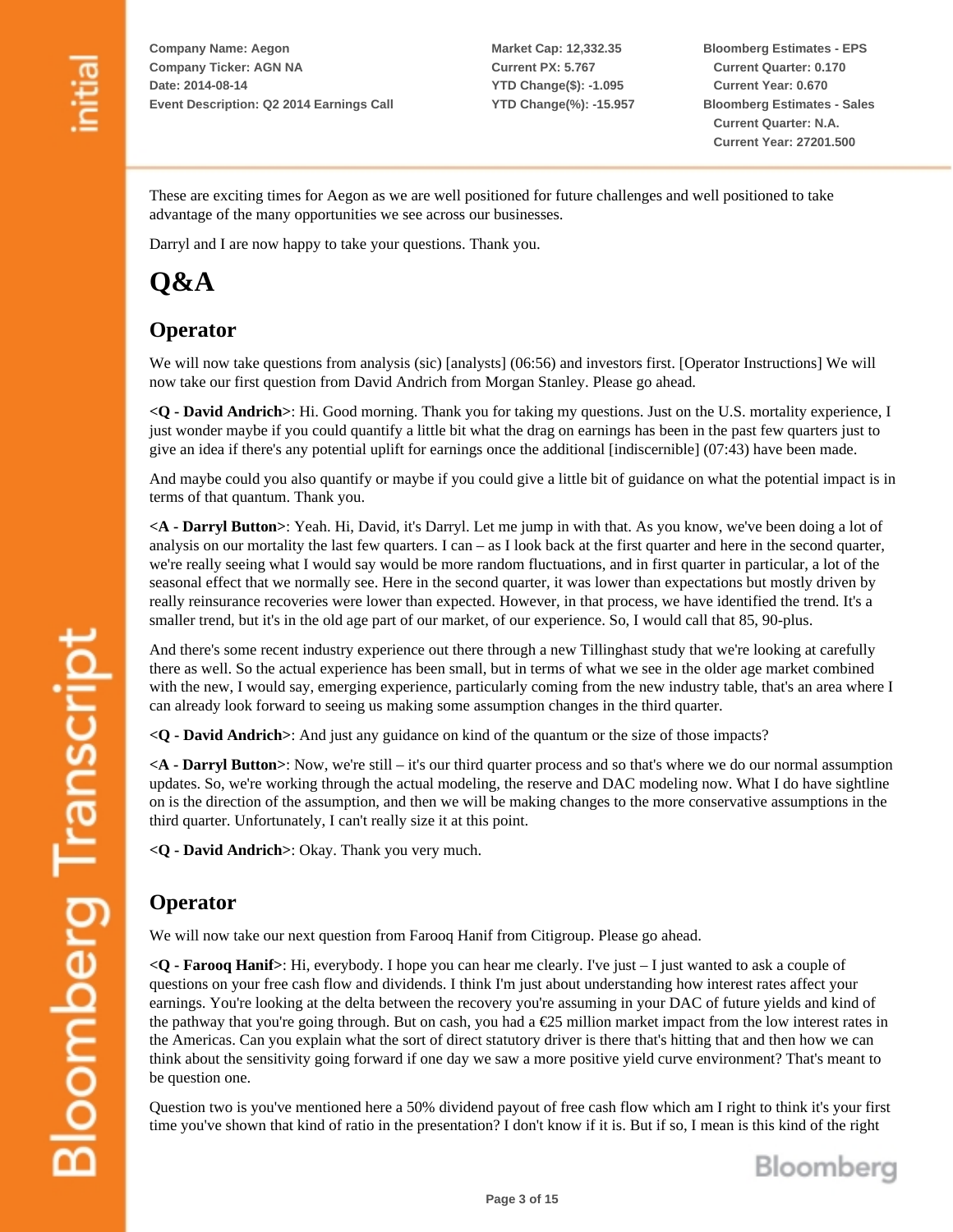**Market Cap: 12,332.35 Current PX: 5.767 YTD Change(\$): -1.095 YTD Change(%): -15.957** **Bloomberg Estimates - EPS Current Quarter: 0.170 Current Year: 0.670 Bloomberg Estimates - Sales Current Quarter: N.A. Current Year: 27201.500**

level? Is that how you would think about it going forward? Thank you very much.

**<A - Alexander Rijn Wynaendts>**: Farooq, let me take your second question first on the dividend. I think on the dividend, we've been consistent and we have a policy, and we are consistent in saying that we would like to have a – sustain a big, growing dividend. We have here given you the number of 50%, but we clearly have an intention to grow sustainably.

The second thing I like to remind you, Farooq, also is that we have expressed our clear intention to execute on the share buyback of those shares we issued in relation to the preference shares that were issued – that were taken in around the association. So, that's how you should be looking at the dividend.

In terms of cash flows, Darryl?

**<A - Darryl Button>**: Yeah. Farooq, specifically on the interest rate impact, the mechanism for a drop in interest rate to come through capital, I would really break the U.S. business into the life business versus the annuity business. Behind the annuity business is more of an economic calculation with CTE contingent tail kind of capital calculation. That's where a drop in interest rates in any one quarter will come in to that calculation and change the capital. So, we see a bit of capital interest rates sensitivity from the annuity business.

On the life business, the capital was a little more factor-based, and so you have the same decline in earnings which is slow to emerge frankly and doesn't really move the capital needle any one quarter to quarter where it would come through in the life businesses at the end of the year when you do cash flow testing analysis. If you ran out of sufficiency margins, you may have to increase reserves, but we generally have a pretty decent buffer preventing against that, so it does come from the annuity business in the U.S.

**<Q - Farooq Hanif>**: Okay. So is this kind of – it's a metric then so we should not read too much into 25 and look at the dividend yields. I mean, is it very difficult to your guidance on how it might improve?

**<A - Darryl Button>**: Yeah. So, I think the sensitivity is – and actually what we have is we have a slightly bigger number of in the 25 coming from the U.S. from the drop in interest rates. The drop in interest rates was pretty profound in the quarter. And then credit spreads tightened and that provides a bit of a capital offset particularly in the Dutch business. So, basically if the yield curve moves in any one quarter you'll find that little bit of capital noise coming off the U.S. annuity business. And then that's a one-time item and then it will be stable if interest rates came back up next quarter. It would reverse next quarter.

**<Q - Farooq Hanif>**: Okay. Thank you very much.

#### **Operator**

We will now take our next question from William Hawkins from KBW. Please go ahead.

**<Q - William Hawkins>**: Hi. Thank you very much. I'm risking repeating a couple of questions. So, forgive me. Just again on the dividend, Alex, in the first half this year, have you just gone back to the old policy of repeating the second half dividend and only making decisions about incremental capital at the end of the year or is the €0.11 sort of a genuine stand-alone decision? And so in theory, in the future, interim dividends could change year-on-year?

And then secondly, I appreciate you don't want to give guidance on what the U.S. mortality charge would be, but I'm feeling like I'm swimming a bit in the dark at the moment about the range of possible expectations. So, maybe the question will be, can you tell us the size of the reserves for the specific buckets that you're reviewing? So, what is the baseline reserves that you're actually starting with?

And also if I can tag on to that, you've mentioned trends, you've mentioned reinsurance recoveries. Now, I just wanted to be clear. To what extent is this review related to a genuine assessment of growth underlying trends and mortality and to what extent may it reflect changes in relationships with your reinsurers because you've mentioned reinsurance recoverables which, to my mind, may have nothing to do with what's actually going on in underlying mortality? Thank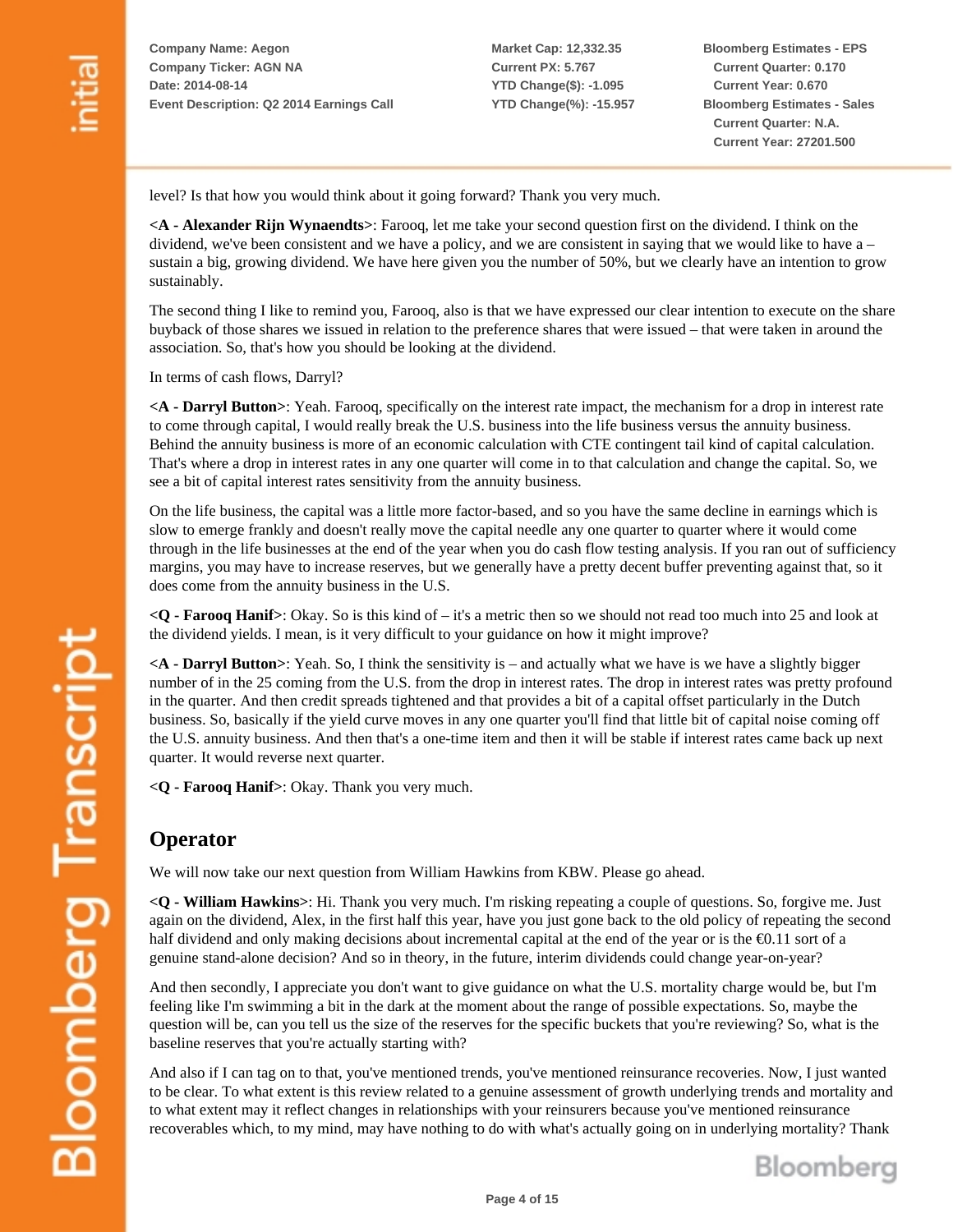**Market Cap: 12,332.35 Current PX: 5.767 YTD Change(\$): -1.095 YTD Change(%): -15.957** **Bloomberg Estimates - EPS Current Quarter: 0.170 Current Year: 0.670 Bloomberg Estimates - Sales Current Quarter: N.A. Current Year: 27201.500**

#### you.

**<A - Alexander Rijn Wynaendts>**: Yeah. On the dividends, my answer is simple. It's yes. Theoretically, we make any changes when we want. But again, I want to repeat here, we – what we want to do really is have a dividend that's growing sustainably. I think we've been very consistent in that. And that means to your question, yes.

**<Q - William Hawkins>**: Thanks.

**<A - Darryl Button>**: Yeah. On the U.S. mortality, Will, it's – well, first of all, let me give you some of the numbers behind your question on sizing, at least from a reserve perspective. Total life reserves in the U.S. are around 28 billion, but this would only impact universal life because this would be an unlocking event. This would be the FAS 97 business that would have the P&L, and that's about 15 billion of reserves.

It would be an unlocking event as we change the assumption. Let me just reiterate what I said before. It is an emerging experience that we're seeing. It's really the only place where we've seen the mortality thus far deviate from expectations as in the older-age segment. That's age 85-plus. There's a new Tillinghast study that was put out at the end of 2012. We've been studying that as well. It's in the older-age market, so we're basically looking at those two things in our experience, and that's the assumption change that we're looking at making in the third quarter.

So, I apologize that I haven't been able to size it for you. We're still working through the numbers in the calculations, and we're still doing that. That's the one part of the Q3 assumption update that I do have a sight line on and I wanted to give you a heads up for that now.

**<Q - William Hawkins>**: And there's no way we can be refining further the €15 billion? That's basically a review of mortality across the portfolio?

**<A - Darryl Button>**: Yeah. I mean, it's a review across – it's really a complete review of all of our mortality, so I don't want to suggest that we're only reviewing the mortality in the older-age segment. We're doing a complete review of all of our mortality assumptions. The only place that I'm seeing at this point that we're coming out with the potential change is in this older-age segment.

**<Q - William Hawkins>**: Okay. All right. Cool. Thank you.

**<A - Darryl Button>**: Yes.

#### **Operator**

We will now take our next question from Albert Ploegh from ING. Please go ahead. Your line is open, caller. Please go ahead.

**<Q - Albert Ploegh>**: Oh, yes. Good morning, all. A few questions from my end. First of all, on the normalized cash flows, you mentioned also there is a small negative impact or drag from the auto enrolment in the UK. Can you give some more color on that and what your expectations are going forward?

Second question is on the Dutch business also related to longevity basically. And if I'm correct, by the end of this year, we will have some new tables coming up. Can you maybe share some thoughts of that as well on whether that could be a Q3 or more Q4 event, if anything negative? And if there will be a negative update, how will you account for it? Will you take a one-off charge or you will take it on a quarterly basis going forward, something you have done in the past as well.

And the final question is basically on the UK. You flag also higher investments in IT in the second half. Can you maybe quantify a little bit the step-up there that you might expect? Thank you.

**<A - Darryl Button>**: Yeah, Albert, let me take your first couple of questions. On the auto-enrollment drag in the UK, yeah, it's part of that cash flow – it's really part of the cash flow story coming out of the UK. The drag right now is about €20 million inside of the UK cash flow numbers. It has to do with basically the auto-enrollment. As we bring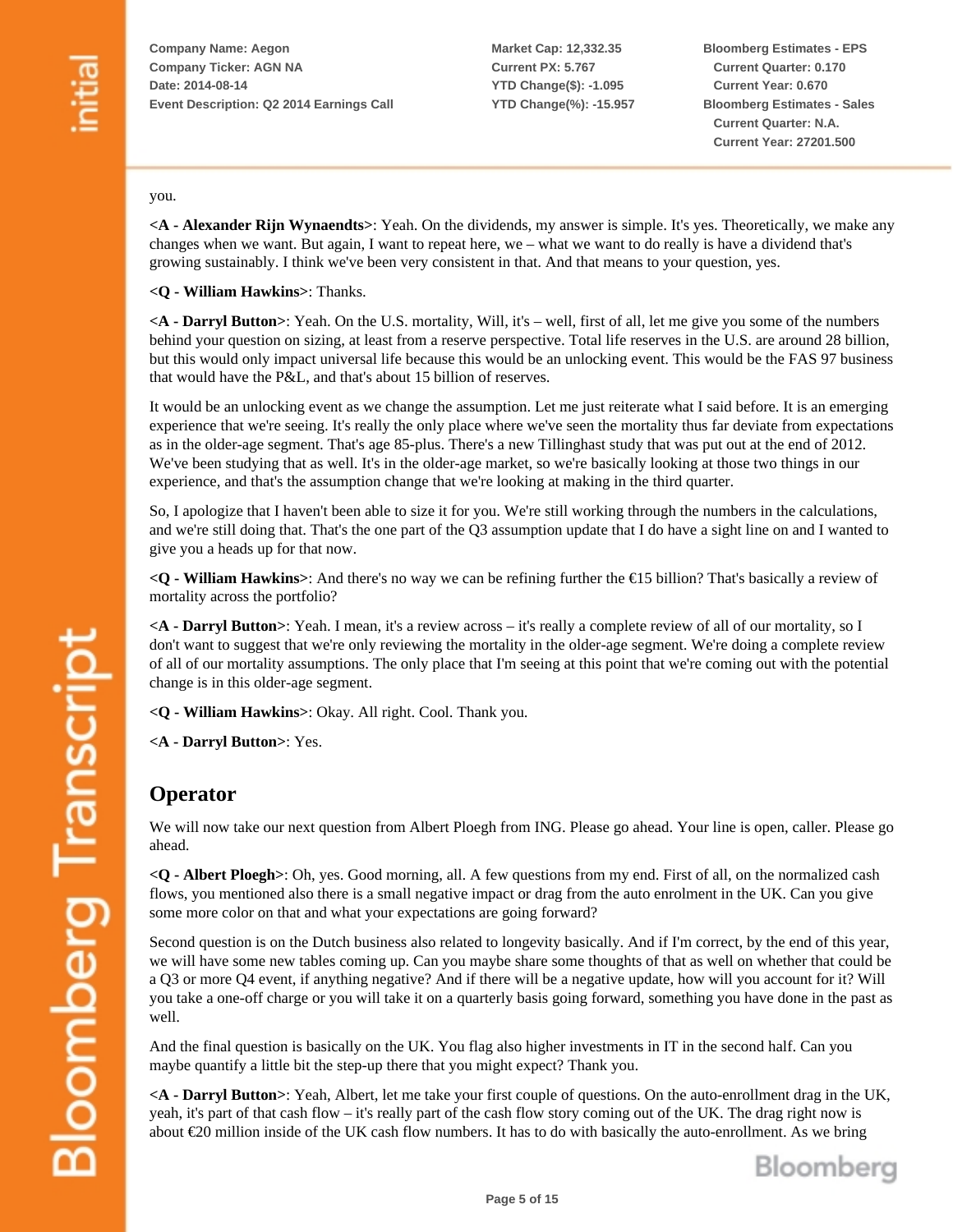**Market Cap: 12,332.35 Current PX: 5.767 YTD Change(\$): -1.095 YTD Change(%): -15.957** **Bloomberg Estimates - EPS Current Quarter: 0.170 Current Year: 0.670 Bloomberg Estimates - Sales Current Quarter: N.A. Current Year: 27201.500**

them on, basically these are typically lower-revenue employees and entrants that we're bringing on, and we have to set up some additional strength relative to that. So, that's just additional statutory reserving strain. It will release in the future, but that's what we're seeing as we bring these auto-enrollees on, and that's inside the cash flow numbers.

You also asked about the Dutch mortality tables. Yeah, we will – part of our annual process, we'll have a look at new tables and new data when it's released later this year. We're not actually expecting – at this point, I'm not expecting anything from that. So, there's nothing I would signal on that front. If we do see anything, it would likely be Q4 by the time we get the data and do the analysis. But at this point, there's nothing I'm expecting there.

**<Q - Albert Ploegh>**: Okay. Thank you. And to be sure, the 20 million you mentioned for UK, that's pounds or euros?

**<A - Darryl Button>**: It's pounds.

**<Q - Albert Ploegh>**: Pounds. Okay. And maybe one final follow-up. On the review that will take basically, typically in Q3, on assumptions, clearly the mortality has been flat. Should we also read into that that, let's say, on the other assumptions at this stage now, meaningful update or changes are expected?

**<A - Darryl Button>**: Yeah, the only thing I would highlight in addition to the assumption review is we did have a model conversion here in the Netherlands. In the second quarter, we've been converting a lot of our models, particularly on the pension business here in the Netherlands over to new software. Basically, I would say modernizing the modeling platform, if you will. We have taken a block of guarantees over this quarter, and that had a negative P&L impact. That was €78 million that's in the fair value number. We have one last book to convert, and that conversion will also happen in the third quarter. So, I would say I would also look to a model conversion in the third quarter.

**<Q - Albert Ploegh>**: Okay. Thank you.

**<A - Darryl Button>**: You had also asked about UK investments. Yeah, we are signaling that we do have, from a sort of a – I guess an expectation from earnings in the next couple of quarters, we do have the final implementation of some of the technology that we have behind Retiready and the platform in the UK that we expect will actually take up expenses relative to what we incurred in the second quarter over the third and fourth quarter. So, we are highlighting that that'll have a small drag on underlying earnings in the third and fourth quarter in the UK.

**<Q - Albert Ploegh>**: Okay. Thank you very much.

#### **Operator**

We will now take our next question from Nick Holmes from Société Générale. Please go ahead.

**<Q - Nick Holmes>**: Hello. Hi there. Thank you very much. So, a couple of questions. First one is coming back on the dividend. I think to Farooq's question, you said that the interim dividend was held flat partly because of your intentions with the neutralization of the pref share transaction, i.e., your share buyback. I wondered if you could give us more color on that. So you're basically saying that you're looking to do that in H2 and that's why the interim dividend was held flat. That's my first question.

The second one is just looking at the U.S. business. I wondered if you could give us a bit more color on both the variable annuities which are doing very well and also the pensions which are doing perhaps slightly less well. And you cited margin pressure in pensions. I wondered how concerned you are about that. Thank you very much.

**<A - Alexander Rijn Wynaendts>**: Nick, let me reiterate what I've said on the dividend. We have the policy based on, as you know, balance sheet, cash flows, really strong balance sheet, we're delivering on our cash flows, and we want to have a dividend that is sustainably growing.

In terms of what I repeated here in relation to neutralizing the dilutive effect from the preference share transaction with the association, we've said that that commitment is there, but I have not given an indication around timing and I also don't want to do that right now.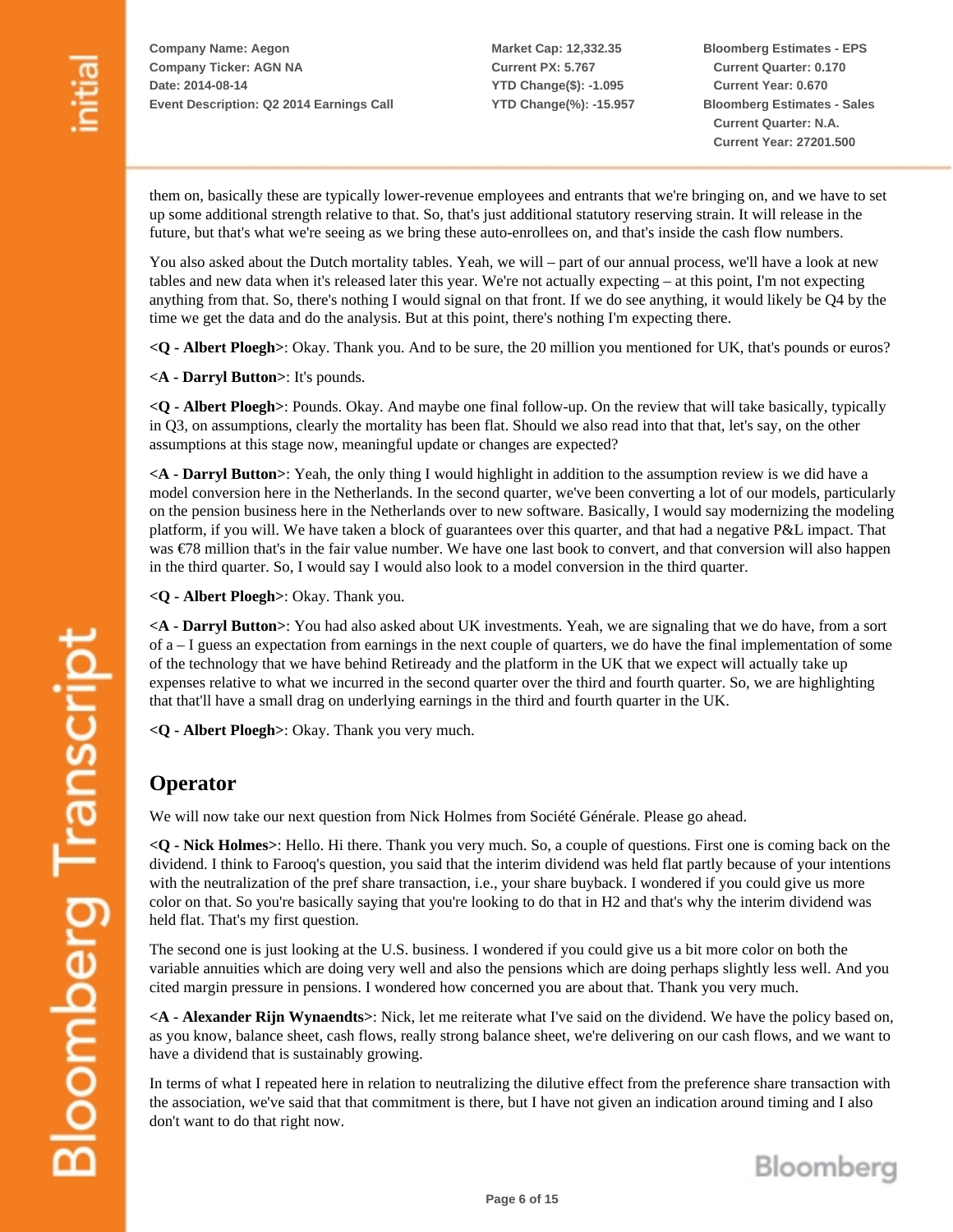**Market Cap: 12,332.35 Current PX: 5.767 YTD Change(\$): -1.095 YTD Change(%): -15.957** **Bloomberg Estimates - EPS Current Quarter: 0.170 Current Year: 0.670 Bloomberg Estimates - Sales Current Quarter: N.A. Current Year: 27201.500**

You asked me about the U.S. business. I think actually our VA business is doing well, very well, but I think our pension business is doing at least as well. Our VA business has been growing as on the back of growth of distribution, getting much closer with our distributors, having the right products right now, being able to price them in a good way, in a way that makes sense for our customers and makes sense for us. We're still making very good margins and good IRRs on this business. As you can see, despite what is a low interest rate environment, which I think is extremely positive, we're gaining market share. Although it is not our ambition to gain market share in itself, what we just see is we are getting deeper and deeper in distribution and adding new distribution.

In terms of our pension business, I actually think this has been a record quarter of our pension business. I mentioned in my call \$8 billion of gross flows, and – was it \$4 billion of net flows. And I do think that if you compare it to some – to what we've seen recently in the industry, this is an extremely strong performance. And this performance is on the back of investments we've been making in the past on our system, which gives us advantages in terms of the best service levels but also scalability.

I want to get that point because we are adding more business while maintaining our expenses more or less flat. And that is I think what is giving us not only a strong business in terms of growth, but also a business that is showing a very good earnings going forward in what is indeed – as you probably recognized, a market where we are seeing pressure.

The second part of this business, I would like to possibly bring back to your attention, and that I think we signaled very clearly in our June conference is that we have now integrated our pension business with our annuity business with the aim of not only improving the coordination of our sales and marketing efforts because, effectively, our wholesalers in both businesses were calling on the same people. We can now put them together and increase our firepower in terms of sales. But equally important is about the whole retention, as you know, the retention of customers, of our pension business that at a certain point in time are going to retire. We've given you the numbers around the June conference. It's around 4 million customers.

And as I said, what we know for sure is that each of these customers at certain point in time will retire, will need products and services that we're going to offer them. So, this business in my view is not only doing well. It's doing very well, but it's also setting and establishing a basis for future growth. That is what we are really truly excited about.

**<Q - Nick Holmes>**: Alex, thank you very much for that very full answer. May I just follow up again – apologies about this – on the connection with the dividend because you've described a very strong business performance? You're very happy with that. Why did you then keep the dividends flat rather than increasing it, say, 5% or something given the strong underlying performance?

**<A - Alexander Rijn Wynaendts>**: I can only repeat what I've said, Nick. I've said that we want a dividend that is sustainably growing year-over-year, and I think that's the way we should be looking at it.

**<Q - Nick Holmes>**: Okay. Thank you very much.

## **Operator**

We will now take our next question from Benoît Pétrarque from Kepler. Please go ahead.

**<Q - Benoît Pétrarque>**: Yes. Good morning, everyone. Just on prior solution again, sorry, the \$4 billion net inflow, what do you see at the margin on this new business? Is that kind of above or below average on the stock? Could you give us a little bit of feeling about this new business?

And also obviously going forward, I mean, what is your kind of outlook on this business net deposit-wise?

And then maybe just on the JV with Santander in Portugal, could you give us a little bit of economics, if not cash outflow probably in the third or fourth quarter and also expected contribution from the JV?

And then last, maybe the improvement in [indiscernible] (27:57) in the UK, do you think it's sustainable? Do you see that actually continuing in the third quarter? Thanks.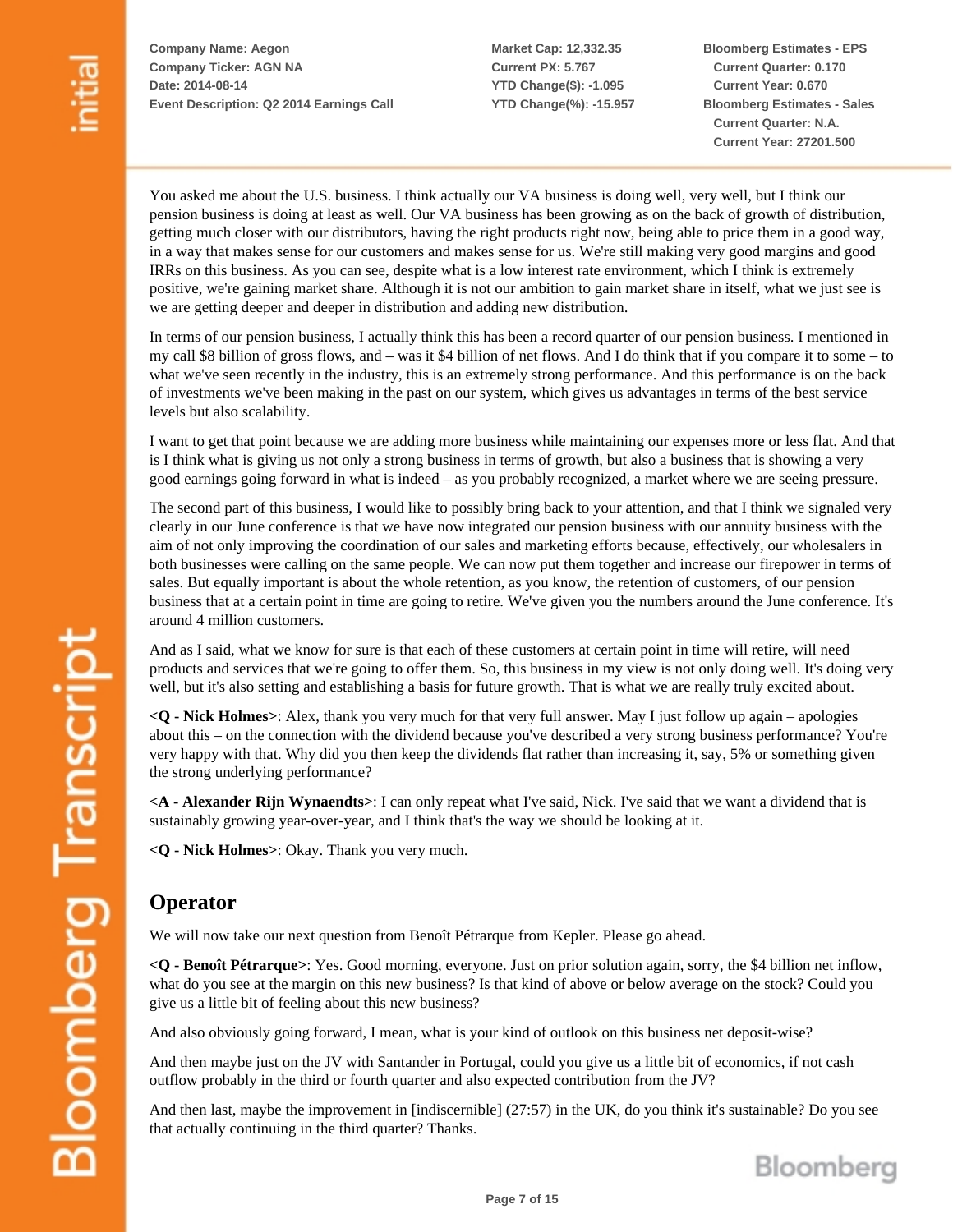**Market Cap: 12,332.35 Current PX: 5.767 YTD Change(\$): -1.095 YTD Change(%): -15.957** **Bloomberg Estimates - EPS Current Quarter: 0.170 Current Year: 0.670 Bloomberg Estimates - Sales Current Quarter: N.A. Current Year: 27201.500**

**<A - Alexander Rijn Wynaendts>**: Benoît, thank you. Just to add on on the question. We've, I think, given you now what we call the return on net revenue which was up 33%, which shows we're making good margins on this business including the new business. But again, I'd like to reiterate, this is the result of a long-term effort of building capabilities that are scalable. That really is the key here, the scalability of our business. And therefore we're able to add business, and I think as we shared with you the, to be exact, 33.9% return on net revenue which I think makes – puts us clearly in the league of those players that are successful in terms of growing and in terms of profitability.

It's always difficult to predict the next quarter because, in this business, part of it is deposits that keep on coming from all our participants. We got over 4 million participants that every quarter in every year have deposits. And the other part of it, and this will be extremely successful this quarter, is takeovers. That means that contracts have moved from another provider to Aegon. And that is never regular. And sometimes it is related to corporate activities. In other words, a customer of ours that does an acquisition and buys another company and integrates suspension fund. That's also takeover. And as you know, we are very strong in what we call the 43B, the hospital area, and that's an area where we do see some activity around consolidation which obviously supports – has been supporting our business.

So, I'm confident, but again it's difficult to predict quarter-on-quarter, but I'm very confident we'll see continued growth on the back of the service. And as you know, we've been winning the award of the best pension provider in the U.S. and all different awards which we shared with you in June, so I don't want to do that again here.

Now your question on Santander, we have not disclosed any amounts, and obviously these amounts are not such that we need to disclose them. What I think is important, Benoît, is to see here that Santander was very keen to expand with us a successful joint venture in Spain. That is what is exciting for us because we have in Spain making great progress. We're working extremely well with them. And to me, the fact that they have asked us to expand in Portugal is the best guarantee that this is working very well, and they are very satisfied with the way we cooperate and the way we're creating a business for the customers.

Obviously, it's two million customers. I mentioned that are potentially customers of the bank that potentially go to buy insurance, it will take a bit of time, but this is the end of the market which is the high end of the market. And it's a very underpenetrated customer base. That's very attractive.

So, on the UK, yes, we obviously see continued improvements. Keep in mind we've been working extremely hard now for a number of years to try to get our expenses down. But I'm not going to remind you the share size of this restructuring, so lower expenses is supporting it. But what we're seeing is that the investments we've made in the platform that these are investments that are supporting growth and that are supporting persistency because at the end, persistency has been one of the drags on our earnings in the past and I'm pleased to see that we see some improvements on our persistency, and I have every reason to believe that that improvement will continue in the future.

**<Q - Benoît Pétrarque>**: All right. Thank you very much.

# **Operator**

We will now take our next question from Ashik Musaddi from JPMorgan. Please go ahead.

**<Q - Ashik Musaddi>**: Yes. Hi. Hi. Good morning, Alex and Darryl. Just two, three questions. First of all, can you just give us some color about like what your update on the Canada and French review that you've mentioned at the Investor Day [indiscernible] (32:13) view on that? Any update on that?

Secondly, can you give us some color about your net flows in workplace pension? You flagged in the press release around the net flows in the platform which remains very strong at €400 million. So, how's your workplace pension doing? Are you still getting net inflows because it looks like last year it was kind of net outflows from the whole UK pension book? So, any update on that?

And thirdly, I mean, I want to touch base a bit on your deleveraging plans. I know it may be early and you may think of giving those numbers maybe the next business review. But any thoughts on what is the absolute level of gross debt are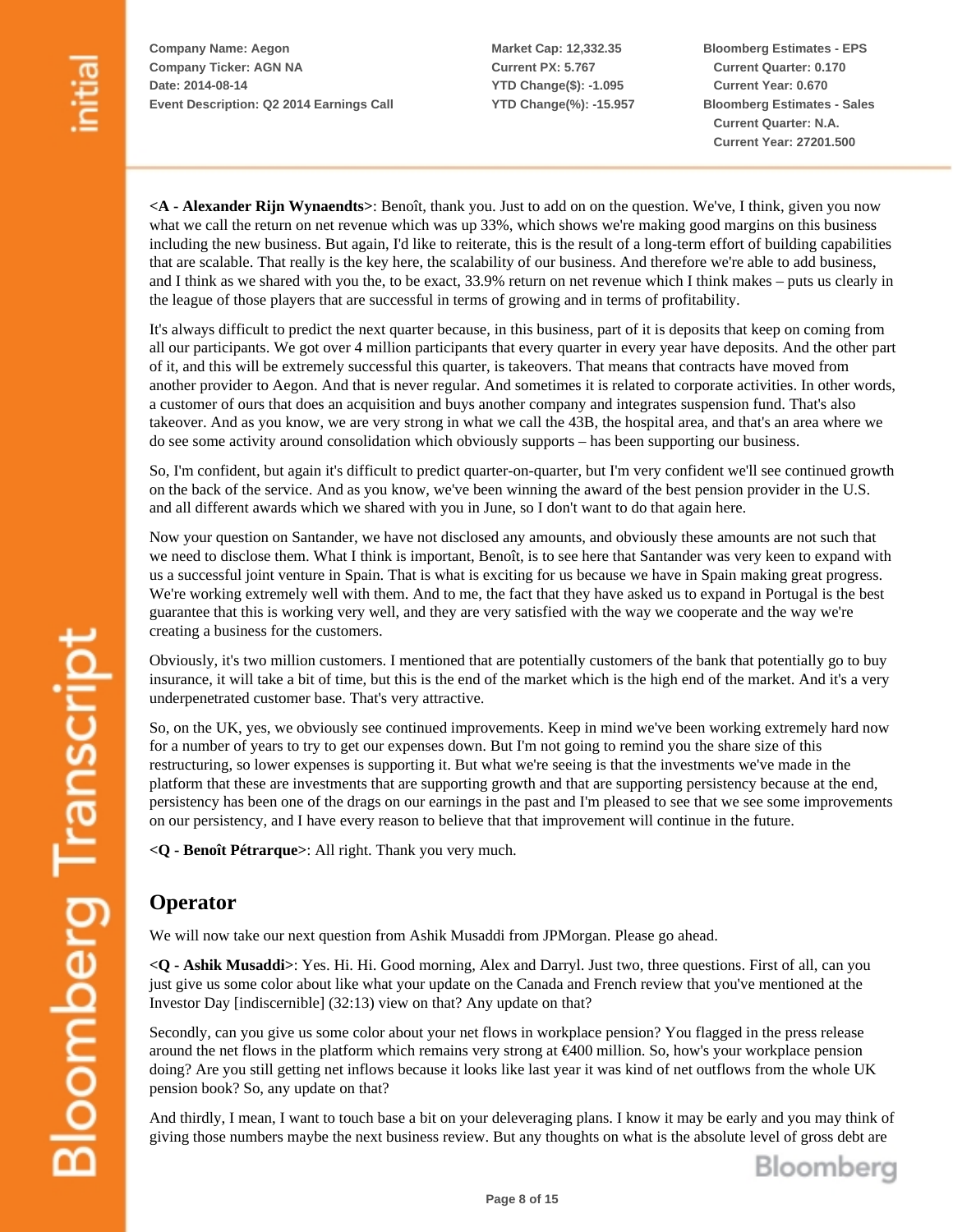**Market Cap: 12,332.35 Current PX: 5.767 YTD Change(\$): -1.095 YTD Change(%): -15.957** **Bloomberg Estimates - EPS Current Quarter: 0.170 Current Year: 0.670 Bloomberg Estimates - Sales Current Quarter: N.A. Current Year: 27201.500**

you looking to – are you very happy with or after this deleveraging of 400 million to 500 million which is already planned, do you further want to deleverage your book going forward? Yeah, these three questions. Thank you.

**<A - Alexander Rijn Wynaendts>**: Yeah. On Canada and France, you know we committed to come back to you before the end of the year. So, we have a little bit more time. And I will promise you that we will come back to you as soon as we have something we want to share and can share with you. That's an ongoing process. In terms of net flows, in the UK, indeed we have positive net flows. I think also, as I just answered in the previous question, it's a combination of new business and better retention. Better retention – because the whole RDR activity is now currently fading down combined with a set that we are having and putting in place in this platform, and we have now the Retiready, which is direct-to-consumer capability. So, we have now much more tools that are helping us to retain the business, and I think that is exactly showing where we want to go.

And finally in terms of net debt, Darryl, would you please take this one?

**<A - Darryl Button>**: Well, I think, Ashik, as I said before, I think we are committed to managing within a 26% to 30% growth leverage ratio. We're at 31.2% as we stand here today. We also have committed to our maturing the senior in the fourth quarter of this year for €500 million, which will move it down in the range. I think as long as basically I would say my commitment is to manage within that range, as I said before, I'm comfortable at the high end of that range, and over time I would expect this to drift down into the middle, and I think that's fine. I think as long as you see us over that top end of the 30%, that we'll have action plans to get back down within that 26% to 30% range.

**<Q - Ashik Musaddi>**: That's very clear. Just one follow-up on the workplace on the pension net inflows. The positive net inflows that you mentioned is in workplace or is it the total pension?

**<A - Alexander Rijn Wynaendts>**: Yeah. I think it's – the way to look at it, Ashik, is you need to see it improve compared to last year. It's an overall – yeah, workplace is corporate pensions, but we have individual pensions, but the area where we've seen the best improvement in persistency is in the workplace area.

**<Q - Ashik Musaddi>**: Okay. Sure. That's great. Thank you.

# **Operator**

We will now take our next question from William Elderkin from Goldman Sachs. Please go ahead.

**<Q - William Elderkin>**: Thank you. Good morning, everybody. Just one question on the UK and really following up from the earlier one in terms of the cash flow impact from the expansion of the auto-enrollment, can you just explain how that affects the IFRS earnings you reported. I know you've talked about how it impacts cash. But I was expecting that the underlying UK pension earnings to have at least remain stable quarter-on-quarter, and they seem to have gone done. I just want to understand how that interacts.

**<A - Darryl Button>**: Yeah. The bigger number, the €20 million that I mentioned, is really the strain that comes through, and we have to set up additional regulatory reserves related to these auto-enrollees. That is not an IFRS impact. That is a statutory or regulatory impact. And those reserves will release. So, we [indiscernible] (36:24) additional capital strain coming in from these enrollees, and then that will turn around and release into the future. In terms of the earnings impact, we have guided that there will be €20 million to €25 million earnings impact once the legislation kicks in and once the [indiscernible] (36:43) put in place. And as a result, now there really isn't a lot of what I would call IFRS earnings impact from the DWP other than the cost that we continue to incur to implement the structure or the project.

**<Q - William Elderkin>**: All right. Again, thank you.

# **Operator**

We will now take our next question from Jan Willem Knoll from ABN AMRO. Please go ahead.

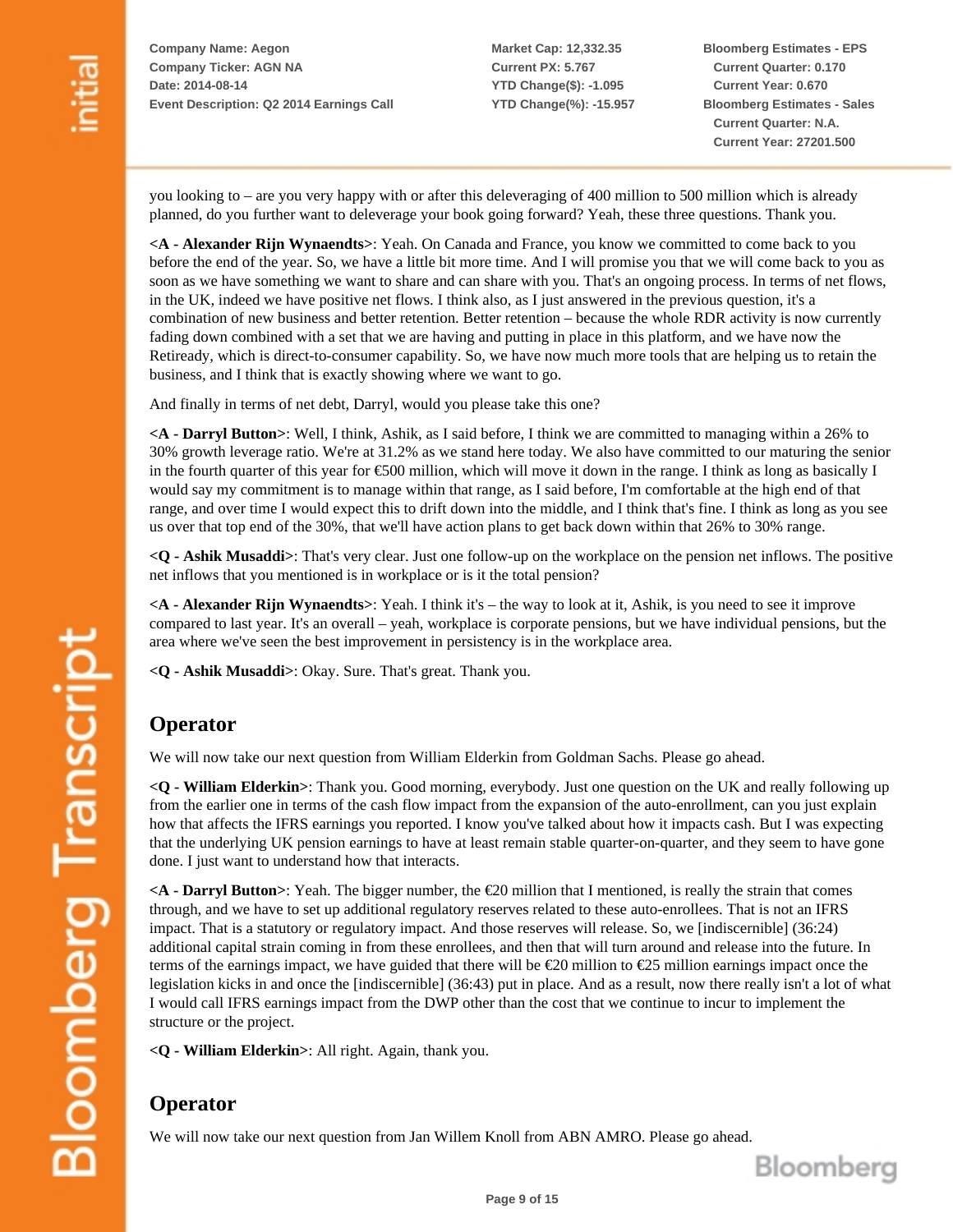**Market Cap: 12,332.35 Current PX: 5.767 YTD Change(\$): -1.095 YTD Change(%): -15.957** **Bloomberg Estimates - EPS Current Quarter: 0.170 Current Year: 0.670 Bloomberg Estimates - Sales Current Quarter: N.A. Current Year: 27201.500**

**<Q - Jan Willem Knoll>**: Yes. Good morning, gentlemen. A couple of questions from my side. First, can you explain the background and the impact of the model updates in the Netherlands mentioned on slide 16? And secondly, can you update us on the impact of using the UFR on the Dutch IGD ratio? And lastly, operating expenses rose 8% in the Netherlands. Can you update us on what the normalized run rate – what sort of normalized run rate we should expect going forward? Thank you.

**<A - Darryl Button>**: Yeah, Jan Willem, it's Darryl. Let me jump in here. The model updates, the short answer is we've been converting our pension business over to a new modeling platform. And what we found this quarter in particular when we moved the block of guarantees over, it's basically new enhanced modeling software. It does a better job. It allows us to put more model points, more data points, better job with stochastic valuations of our guarantees. So, I would say we're getting an enhanced guarantee valuation for the pension business in the Netherlands. As I mentioned before, we have one last block to convert which will come in, in the third quarter.

Operating expenses in the Netherlands, I would say we have what I would consider to be a run rate level of expenses, but we have had some reclassifications which has caused the Netherlands expenses to go up a little bit. We had some expenses that we're going through, the benefit payment line and we've done a deeper analysis on those related to claims handling cost, and we felt that that would be better represented in the operating expense line. So, a lot of that is largely geography on the income statement.

Your second question I think was you are far related. And I must admit I'm going to leave that one and let IR come back to you on that one. I just don't have the – I know we disclosed the number at that time and I just don't have it at my fingertips, so I'm going to ask Willem to come back to you.

**<Q - Jan Willem Knoll>**: Fair enough. Thanks.

# **Operator**

We will now take our next question from Gordon Aitken from RBC. Please go ahead.

**<Q - Gordon Aitken>**: Hey. Morning. Gordon Aitken from RBC here. Three questions, please. First on your fee-based businesses in the UK and the U.S., can you just tell us what the revenue basis points and the cost basis points are and where you see that spread going?

Second, on the Dutch buyout market, we're not seeing a lot of activity in Q2 really from anyone. So, wondering why this is and is it the case of schemes? I'm just not buying it at all. Or are they sinking themselves into the industry funds?

And third, on this U.S. mortality, just to what extent are you using standard tables for reserving versus your own emerging mortality assumptions? Thanks.

**<A - Alexander Rijn Wynaendts>**: Gordon, on the UK, U.S. fee in spreads, these are all different businesses. And I will ask Willem to come back to you and give you some guidance because it would make no sense in taking it on a total overall basis. So, he'll come back to you separately.

Yeah, on the Dutch buyout market, as we said, and we said many times there is, we believe, a strong pipeline. We're comfortable that this pipeline will convert at certain point in time. You're right; we've observed also that Q2 has been a quiet quarter for the market. But this is really no indicator of the next quarters. What I know is that we are well positioned in this market. There is a full pipeline, and I'm very comfortable and confident that we will also be taking a good part of this market.

Also I want to remind you here that we have a very clear pricing discipline. We commit to that pricing discipline. In particular, we can do so because it's only a small number of players in this market. And our strong rating clearly puts us in a relatively stronger position. So, we want to make sure that we do the right deals for our customers but also the right deals for us. But with the pipeline feel that it is, with the activity which I'm aware of taking place, I'm very confident that we will see the good flow of business coming in this area.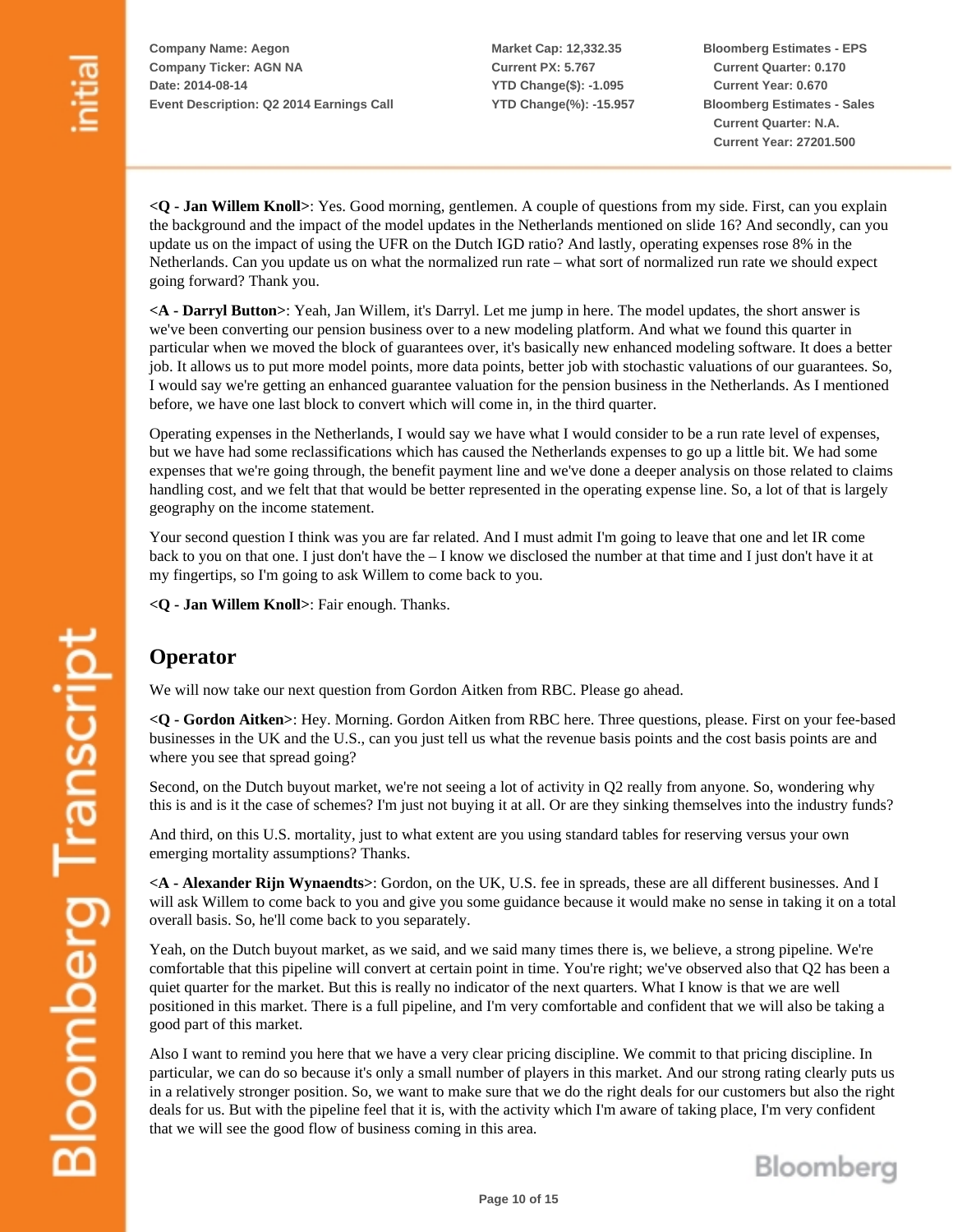**Market Cap: 12,332.35 Current PX: 5.767 YTD Change(\$): -1.095 YTD Change(%): -15.957** **Bloomberg Estimates - EPS Current Quarter: 0.170 Current Year: 0.670 Bloomberg Estimates - Sales Current Quarter: N.A. Current Year: 27201.500**

**<A - Darryl Button>**: On the last question, on the U.S. mortality, I mean, as a general rule, when we build our mortality tables, we start obviously with industry tables, but then we've built on our own individual experience. And Transamerica is a very large player and with a large amount of data. So, basically I would say most of our mortality tables are driven more off of our own internal experience and where our data has enough credibility.

Maybe the small exception to that rule would be in this older-age market, where I would say it's emerging data. We don't have as much data, so we're not as credible in our data, so we do look to additional industry data to supplement our own assumptions, and that's exactly what we're doing now. And there's been a new recent study out on older-age mortality, so that's why I flagged earlier that that's the area where I see our assumptions updating in the third quarter.

**<Q - Gordon Aitken>**: Thank you.

## **Operator**

Question from Steven Haywood from HSBC. Please go ahead.

**<Q - Steven Haywood>**: Hello. Good morning. I wonder if you could speak a bit about the U.S. internal mergers and whether there's any update there, particularly in terms of the amount of cost savings possibly coming out here.

And then secondly, with the  $\epsilon$ 20 million to  $\epsilon$ 25 million hit to the UK earnings, will there be any write-off charge in the future for this as well? Thank you.

**<A - Alexander Rijn Wynaendts>**: Yeah. In terms of the reorganization which we have announced in the U.S. at the time we announced it in our June conference, we made it very clear that this was much more about revenue synergies than it was about cost synergies. Yes, obviously there are cost synergies, but it has not been the main driver of the business. The main driver of this decision was about creating a much better coordinated sales force that is approaching distributors, which are, in many case, the same ones. Think about the large wirehouses and broker dealers. And so, we will have some cost initiatives, but I would say that was not really the first and the clear objective.

And the second thing is we also want to be able to have, within one division, a full suite of products that addresses the needs of our customers along the entire life cycle. That means it starts at savings. It starts at corporate pension plans and it ends with annuities, and any other product that helps our customers to retire and to get a flow of income in the way they desire.

So, this is how we should be looking at it, and I think yearly results actually are showing improvements in terms of retention of our business which, as you know, we've been very clear that was an objective of us. If we try to keep more of the assets of the customers, their effective retire and potentially could take the money away from us to keep them with us. That is where the big opportunity is.

In terms of the earnings in the UK, Darryl, would you like to...

**<A - Darryl Button>**: Yeah. In terms of the UK, so the earnings guidance that we've given is based on the fee compression that we see coming from the cap. The way the accounting works, you would only accelerate an amortization of an intangible if we came into a recoverability situation. There isn't an active unlocking mechanism that would bring some of this in their accelerated amortization. And there's nothing that I see, we still have sufficiency to cover that, so I don't see any accelerated amortization of intangibles coming from that. So, I would say no to your questions.

**<Q - Steven Haywood>**: Okay. Thanks very much.

## **Operator**

We will now take our next question from François Boissin from BNP. Please go ahead.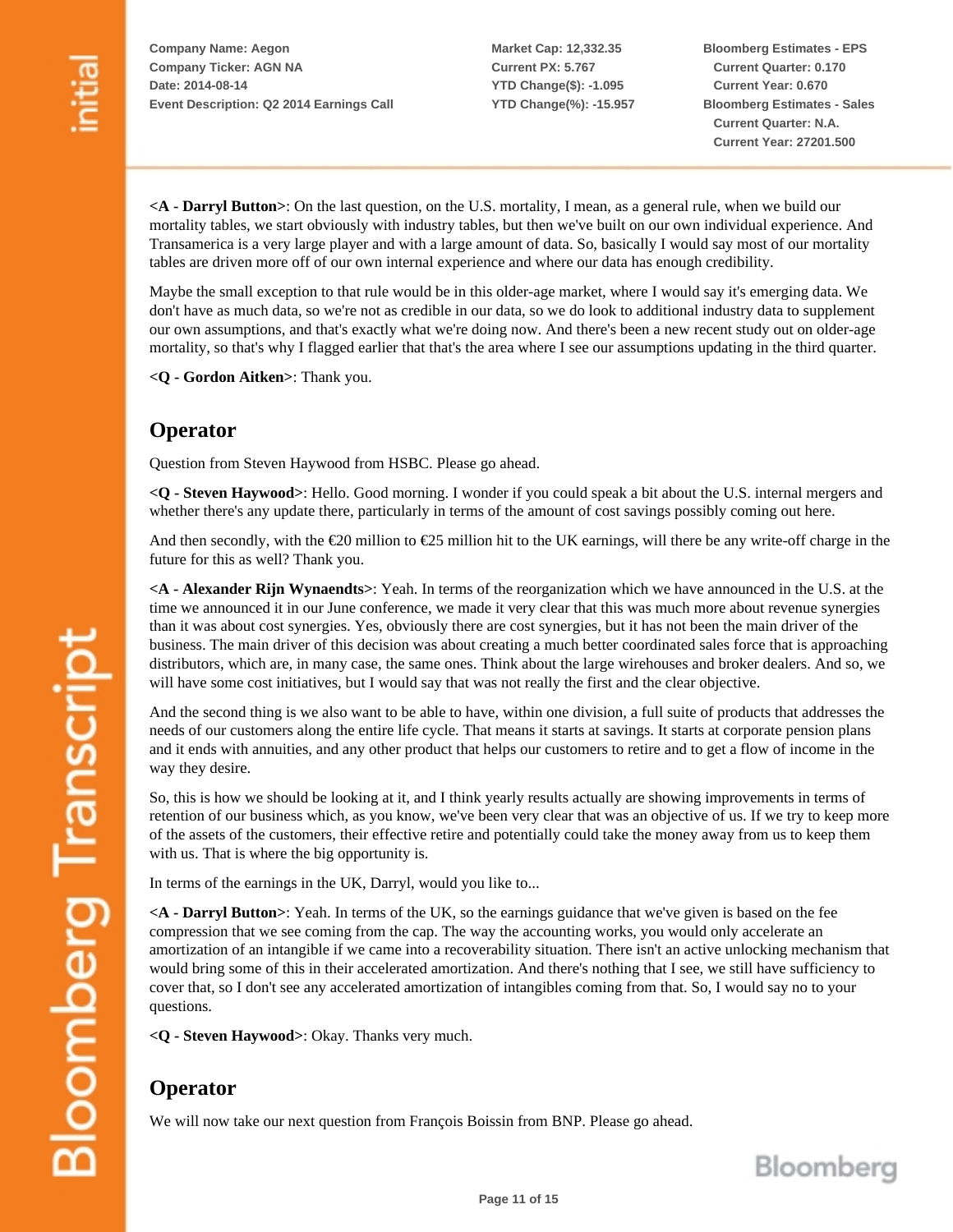**Market Cap: 12,332.35 Current PX: 5.767 YTD Change(\$): -1.095 YTD Change(%): -15.957** **Bloomberg Estimates - EPS Current Quarter: 0.170 Current Year: 0.670 Bloomberg Estimates - Sales Current Quarter: N.A. Current Year: 27201.500**

**<Q - François Boissin>**: Yes. Good morning, everybody. Three questions, please. The first question is with regards to your model refinement in Netherlands. I just wondered if you could give a bit more details on what you're doing there and what you can expect for the next quarter. Second question, in the UK, you're talking about derisking initiatives. I just wanted to get a feel of what that means for your Solvency II capital base, and if it could impact negatively your earnings going forward?

And third question regarding the overall margin outlook on your business. I mean, you've had stable new business margins Q-on-Q, just quite an achievement given the fact that rates have gone down. I just wondered if it's reasonable to expect growth in margins, going forward. Thanks.

**<A - Darryl Button>**: Yeah, François. Let me give a shot here. So, on the model changes in NL, as I've mentioned before, we've converted a block of pension guarantee business over to more, what I would call, modern, sophisticated modeling software. It has increased the valuation of those guarantees. I don't have a number to give you for the third quarter, but the block we have left is about the same size of block that we did in the second quarter. So, that might give you a little bit of guide post.

**<Q - François Boissin>**: And the entire Q3 was close to €100 million, right?

**<A - Darryl Button>**: In Q2, it was €78 million.

**<Q - François Boissin>**: In Q2, sorry, yeah. I mean [indiscernible] (46:18)?

**<A - Darryl Button>**: Yeah. On UK, derisking, that's exactly that we've been doing, is repositioning the portfolio to get ready for Solvency II. We've been taking risk, credit risk, in particular, out of the portfolio. We've sold some callable bonds. We've done some trading to bring in some more inflation-protected guilds as an example. So, this is repositioning for Solvency II that will have a beneficial impact under the mark-to-market capital regime in Solvency II and the volatility that comes with that regime. It has come at a little bit of a cost of giving up some running yield. So, there's been a small impact there and a small impact on the current metrics. But it has been Solvency II repositioning is what I would say there and overall derisking.

Margins on new business, I would just proudly say we're very pleased that we've – with the top line numbers, the sales, as Alex mentioned before, and that we've been able to hold margin that we haven't had to sacrifice our pricing or pricing discipline to hold that top line and margin still holds strong. And I see that continuing into the third and fourth quarter.

**<Q - François Boissin>**: Thank you.

#### **Operator**

We will now take our next question from Michael van Wegen from Bank of America. Please go ahead.

**<Q - Michael van Wegen>**: Yeah. Good morning. It's Mike van Wegen from America Merrill Lynch. I wanted to go to your slide 5 where you basically show the cost to income ratio. You talked about the improvements that you've made so far. You achieved 59% for H1. Despite the improvement, I think that number is still well above what we consider to be the average for Europe. I suspect a large part of that is driven by the UK. Can you talk a little bit about how that ratio would look like for your main three regions and if you were to be successful with the restructuring on the UK, where that number would be heading to? Thank you.

**<A - Alexander Rijn Wynaendts>**: Yeah, Michael. We've given this number in June I think for the first time. So, we are giving you this year for the full first six months. Obviously, we want to get this number down. I think you need to be – we need to be careful in comparing this with others because I'm not sure we all do this on the same way. Been seeing it and that was the reason why we have not given you a more granular set of numbers right now because we want to have a good understanding also what others are doing. So, we have something which is comparable because there's a lot of different ways of presenting this. But you're right, the UK clearly does not help this number, and the UK is clearly above the average.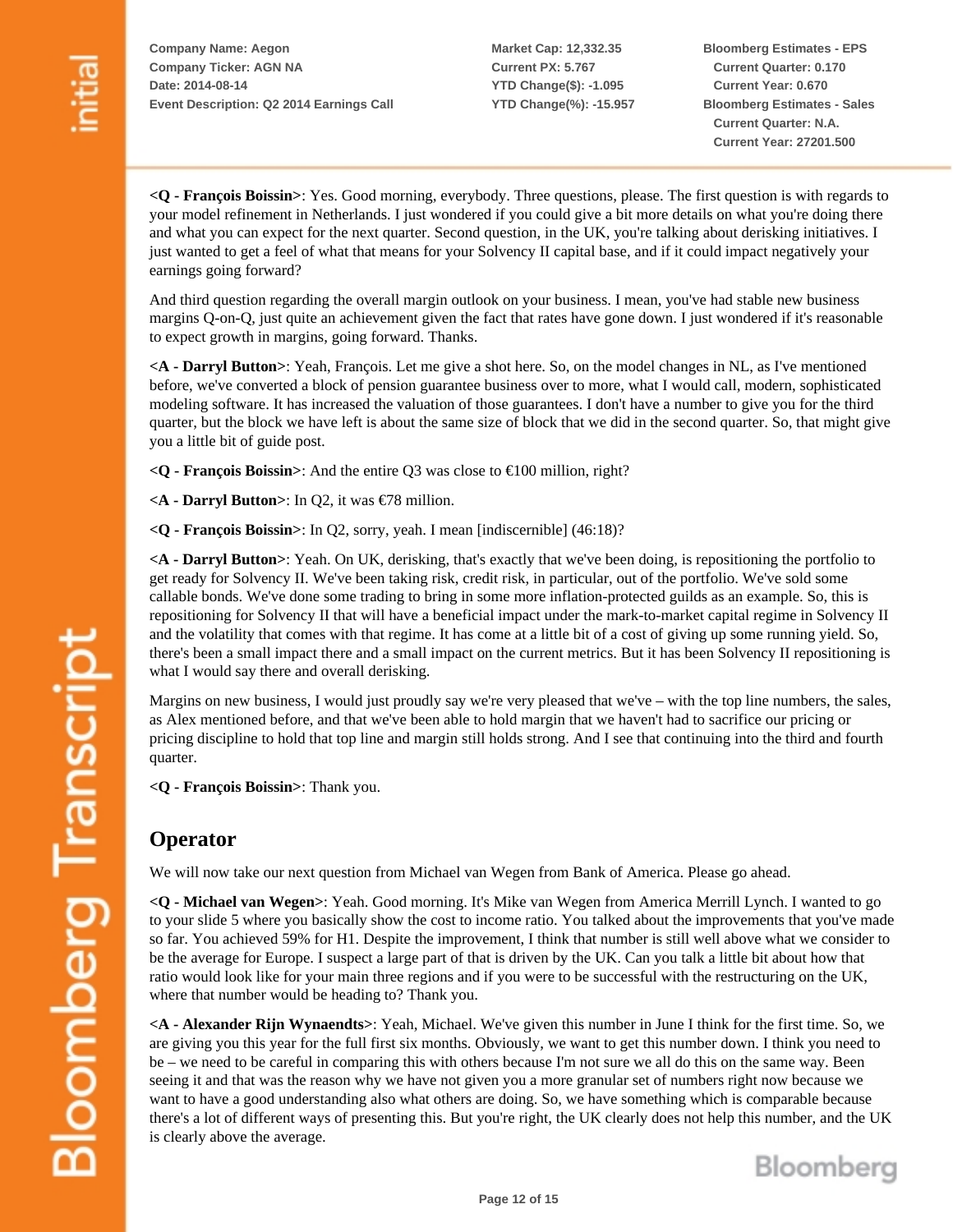**Market Cap: 12,332.35 Current PX: 5.767 YTD Change(\$): -1.095 YTD Change(%): -15.957** **Bloomberg Estimates - EPS Current Quarter: 0.170 Current Year: 0.670 Bloomberg Estimates - Sales Current Quarter: N.A. Current Year: 27201.500**

And as you know, we've been clear that we need to take further – the expenses further down in the UK. There is a plan which needs to be executed between now and 2015, and we're working hard in executing the plan which will take expenses further down in the UK. That will help you [ph] over a number (49:22). But I would just caution you, in making comparisons, we will provide going forward more granularity around this because it is important that what we have is comparable. But the number, yes, will trend down, and the UK will support a further trending down.

**<Q - Michael van Wegen>**: Okay.

### **Operator**

We will now take questions from the media. [Operator Instructions] We will now take our first question from [ph] Jonathan Goode from Reuters (50:00).

**<Q>**: Yes. Good morning, everybody. Mr. Wynaendts, I had a question just on the – about the aftermath of the FCA fine on Stonebridge International, whether you see any sort of problems with reputational damage or any impact on sales as a result of the fine. And I wanted to ask whether you expect any litigation to result and also whether the fine itself or the findings of the FCA will require any changes in your management controls or policies there. Thank you.

**<A - Alexander Rijn Wynaendts>**: Now, we – yes, we have had this fine, and obviously we are not happy with it. We're not pleased with the fact that these things have happened. I like to put it just in the context, these are activities actually which we stopped a couple of years ago. So we have taken action, we've taken action in terms of stopping sales of this product. We have taken action on the management but that has already taken place, and we are making sure that in no other place in our business – and we are reviewing it very thoroughly – there's anything similar. So, we are taking action and have taken actions. And what you see right now is the fine which comes later, obviously, and, as such, should close this whole file. And we're not expecting anything further from here.

**<Q>**: And so, no litigation on the part of any customers that may have been involved?

**<A - Alexander Rijn Wynaendts>**: We have been clear also that we are looking at everything a customer – and if there would have been a detriment, we would've made up for it. And on that basis, we do not expect any further activity around this.

**<Q>**: Okay. Thank you.

# **Operator**

We will now take our next question from Archie van Riemsdijk from Dow Jones. Please go ahead.

**<Q - Archie van Riemsdijk>**: Yes. Good morning. I have some questions on the pension sales. In the Netherlands, you state that you're confident that there will be – you will take part of the consolidation in a way. But is there another risk that other players will take over the market because it seems that what – that's sort of what has been happening in the second quarter?

**<A - Alexander Rijn Wynaendts>**: As I said earlier in the call, I just want to be careful not to repeat myself, there is a pipeline. Aegon is very well positioned. Aegon has a very strong balance sheet, has administrative capabilities that are in order. We're well positioned to take advantage of the pipeline. I also said the pipeline is on a regular pipeline. It's not back in flow. It comes and goes. And certain points in time, we see more. And other points in time, we see less. I've made it very clear that I'm comfortable and confident that Aegon will get more than its fair share of the market based on what I'm seeing in terms of pipeline activity but also the capabilities we have in the sector.

**<Q - Archie van Riemsdijk>**: All right. Thank you very much. If I may, just additional question on the pension contracts in the United States. Could you give some color on the type of contracts that you won there, and what's in store there for the next quarter?

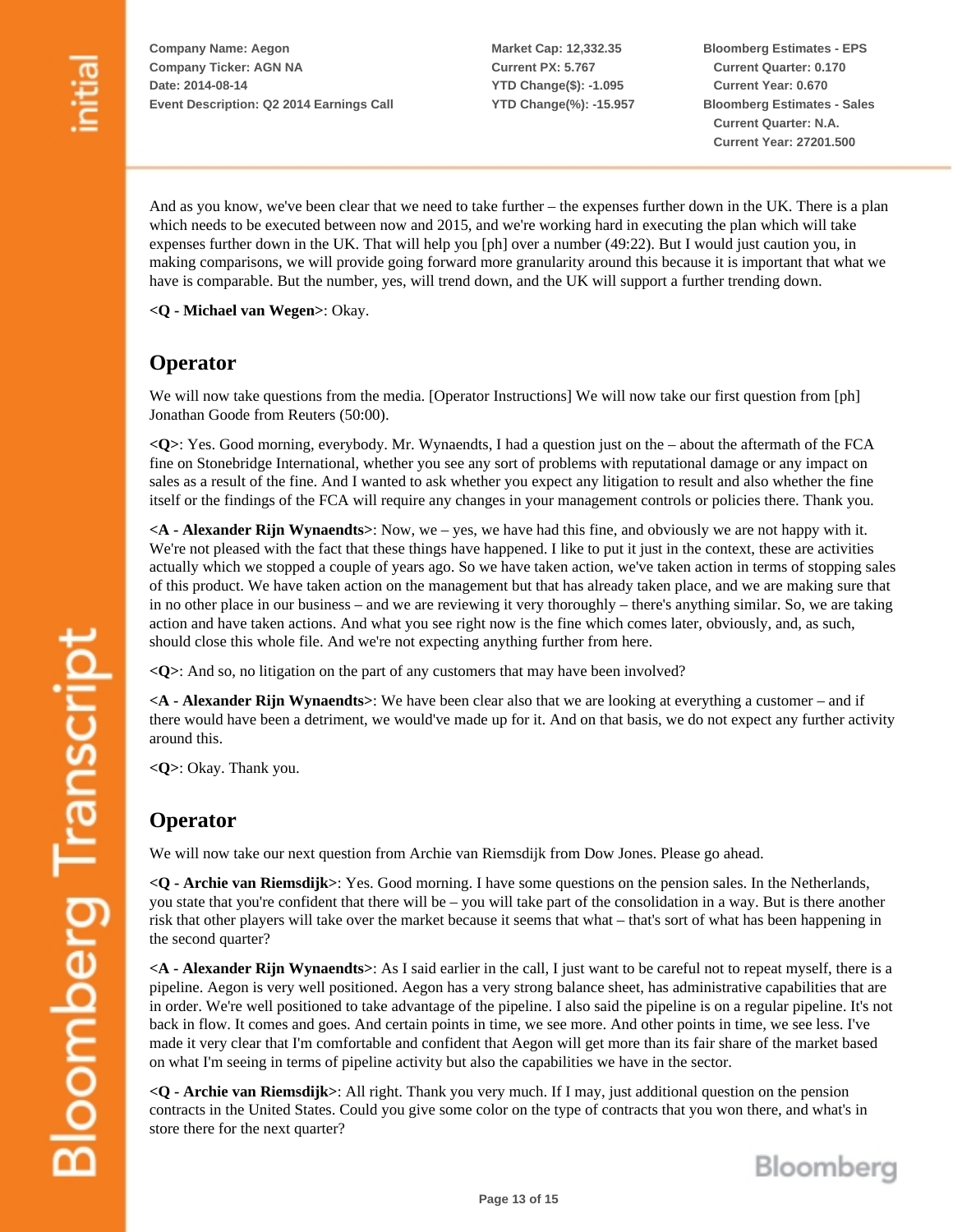**Market Cap: 12,332.35 Current PX: 5.767 YTD Change(\$): -1.095 YTD Change(%): -15.957** **Bloomberg Estimates - EPS Current Quarter: 0.170 Current Year: 0.670 Bloomberg Estimates - Sales Current Quarter: N.A. Current Year: 27201.500**

**<A - Alexander Rijn Wynaendts>**: Well, in the U.S., we see two elements here. One is deposits that come from all our customers, all our customers save for their pensions directly to employers. Sometimes they also add themselves, their only contribution. So, that's a big part of the flows we're getting.

In addition to that, we've been very successful taking pension plans over for other participants -from other, excuse me, providers. And these are pension plans for companies that have decided that they want to take advantage of the services and capabilities of Aegon and Transamerica in the U.S. And these are large corporate plans for 401(k) plans or what you're very familiar with.

And I think as I said earlier, this is on the back of really strong capabilities in terms of services we provide, the whole way we interact with the employees, and that's what employers like. Secondly, because we have a very scalable pension capabilities, we're also able to provide this an attractive pricing. And we're able to be competitive in the market, which is quite a tough market. That's scalability. That is supporting our success in the business. And as such, I have every reason to believe and to be confident that the positive momentum will continue.

**<Q - Archie van Riemsdijk>**: All right. Thank you very much.

### **Operator**

We will now take our next question from [ph] Corina Ruhe (54:48) from Bloomberg. Please go ahead.

**<Q>**: Good morning. A few questions. The first one, the Dutch government puts up Reaal for sale. Is Aegon planning to play any part of  $it - in it?$ 

**<A - Alexander Rijn Wynaendts>**: Yeah. You're right that the Dutch commerce are planning to put it for sale. Just I would like to repeat here again that we've been clear that our priority is organic growth and that we're well positioned to grow in all the segments in which we are present.

**<Q>**: Okay. Thank you. My second question, well, it was already discussed earlier in the analyst call, the sale of the French and the Canadian operations. Will you keep the goal to sell those businesses before year-end?

**<A - Alexander Rijn Wynaendts>**: Again, I think I've been very clear and there's nothing more I can add to it.

**<Q>**: Okay. Thank you very much.

**<A - Alexander Rijn Wynaendts>**: Thank you.

#### **Operator**

**Bloomberg Transcript** 

We will now take our next question from Archie van Riemsdijk's from Dow Jones. Please go ahead.

**<Q - Archie van Riemsdijk>**: Yes. I had one additional question. I understand that Solvency II regulations will cause Aegon to lose kind of a capital benefit due to diversification. Is this something that could have strategic consequences, and maybe you can expand a bit on the effect of Solvency II in this respect.

**<A - Darryl Button>**: Yeah, Archie, it's Darryl. I wouldn't say that Solvency II causes us to lose a diversification benefit. We have – diversification comes in our business in various ways. There's diversification in really in most of the capital formulas and the regions that we operate within. There's been an open debate within the Solvency II paradigm itself around how much diversification benefit should be taken once you start doing the group calculations which is a new element of Solvency II. And that continues to be a fluid debate backed by conversations on fungibility of capital and things like that.

So, that's a – I would consider that a fluid debate that's still happening on the overall aggregate Solvency II. It doesn't impact any of the solo capital calculations, then I would not characterize it as us losing anything that we already have.